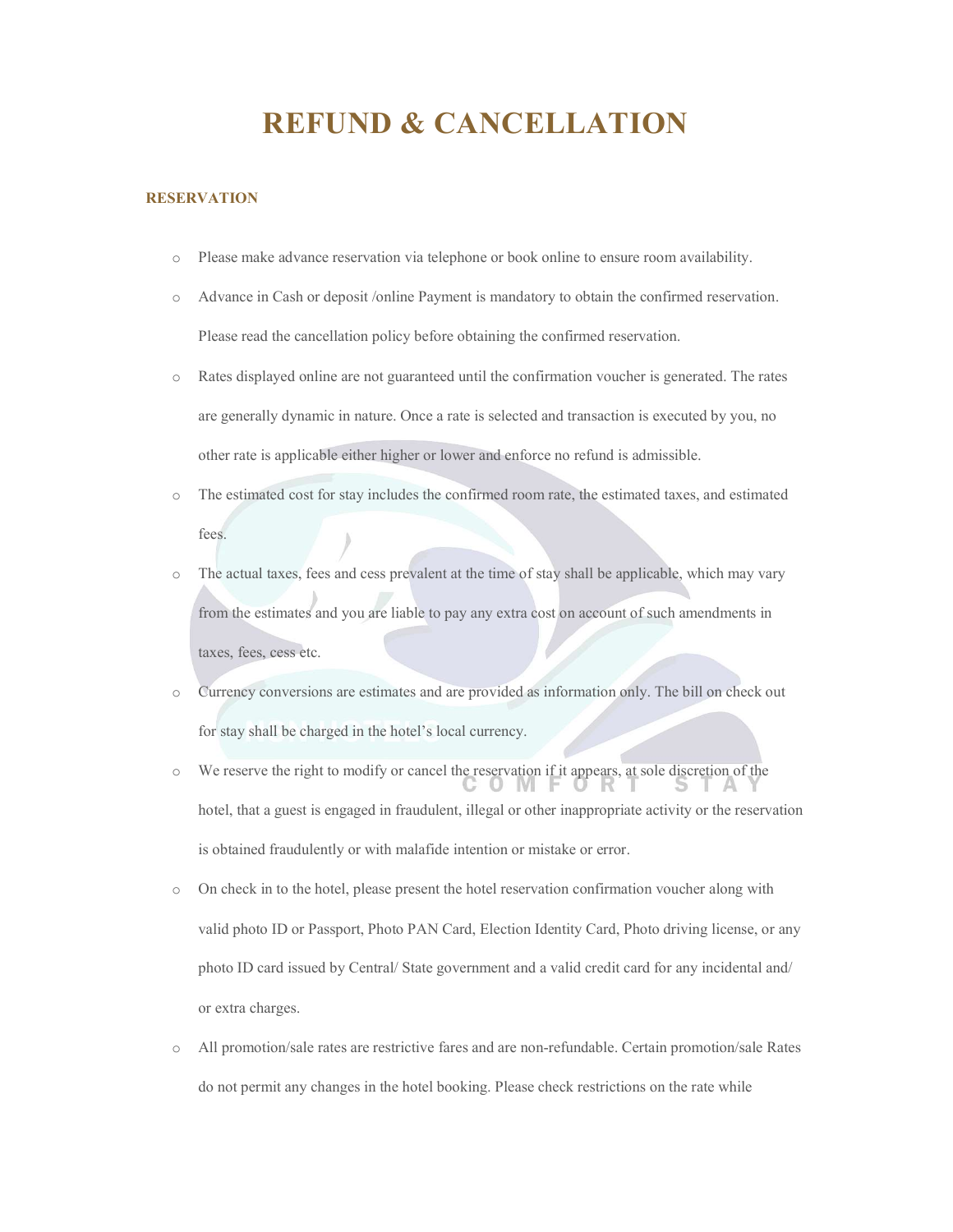booking. Under all promotion(s)/sale rates, limited inventory is available on select Room type(s) only on first come first served basis. NSN Hotels reserves the right to withdraw and/or amend the promotion/sale without any prior notice.

- $\circ$  All extra services & amenities not part of this offer will be available at an on additional charge only.
- o This offer cannot be combined with any other offer/promotion or benefit(s) available through any loyalty program run by NSN Hotels or any third party.
- o In case of non-availability of pre-booked room at the time of arrival, the hotel will offer an alternate similar standard hotel/ in a similar room type, at its discretion and without any further liability.
- o Rates may change without notice and may vary for special events except for confirmed reservation against the advance payment.
- o All rates are subject to prevailing local taxes as applicable on room tariff & services opted.

# **OCCUPANCY**

o Normal occupancy permits maximum two people per room. Additional person (if room size permits) is charge extra as per prevalent rate of the Hotel. COMFORT STAY

# DEPOSIT/ ONLINE PAYMENT

- o The deposit / online payment to be paid in advance equivalent to total room nights booked for the entire stay to get the confirmed reservation.
- o We accept deposit only against the Maestro, Visa and MasterCard. For any alternate mode of payment, please contact the NSN Hotels reservations.
- o Corporate reservations need to be secured by a company credit card. For any alternate mode of payment, please contact NSN Hotels Customer Care Team.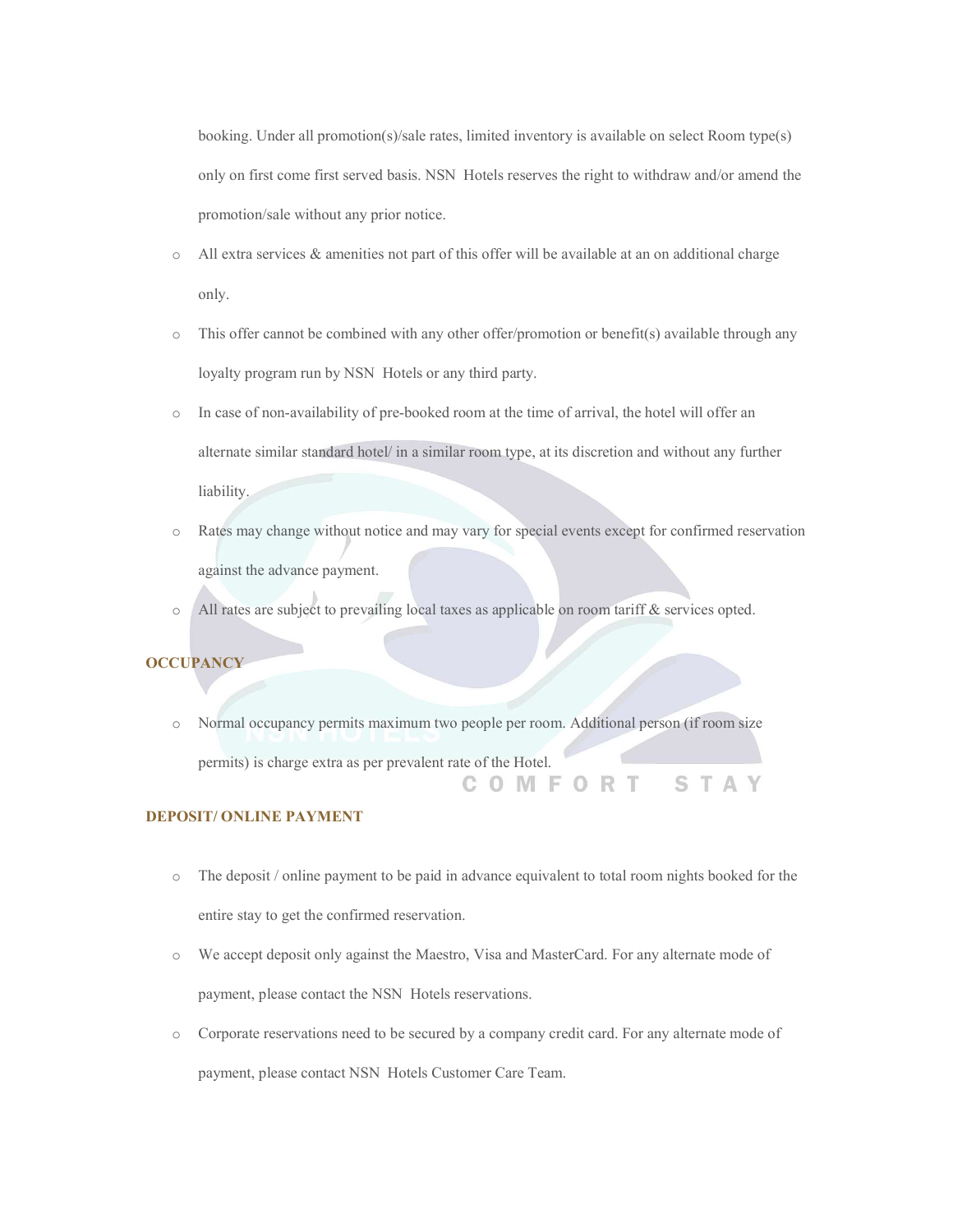o Group bookings of four or more rooms require cancellation notice to refund the deposit as specified in cancellation & early checkout policy.

### CANCELLATION AND EARLY CHECKOUT POLICY

- o In case your plans change, ensure to inform in writing the cancellation/ amendments in plan to the Hotel Reservation for a refund of your deposit. The guidelines in this regards as under:-
- o The modification/cancellation request for bookings made online will be processed automatically through the Internet Booking Engine. Any refund due shall be done through the system in accordance with the applicable modification/cancellation rules. In case of rebooking, a rate difference may be payable for the change as per the rate applicable for the rebooked date/ room type and subject to availability.
- o Any additional charges or rate difference for the modified reservation can be paid through the same payment mode/card as used for original reservation.
- o Please note that if an online booking is modified or cancelled with the hotel's reservations Office/ Hotel's sales office, it cannot be further modified or cancelled online.
- o The refund of the reservation done by the Travel Agent will be processed by the issuing Travel Agent only and no refund admissible online.

C O M F O R

STA

- o In the event of cancellation of non-cancellable booking (s), the client shall not be refunded the amount paid towards making the reservation(s).
- o Certain room rates & types have restrictions and without benefits. In case you do not wish to opt for restricted rates & types, you can book the room(s) available on www.jaypeehotels.com without benefits / restrictions.
- o In case of early checkout, you are liable to pay for the entire confirmed reservation. If not sure of the policy, contact the hotel for clarification.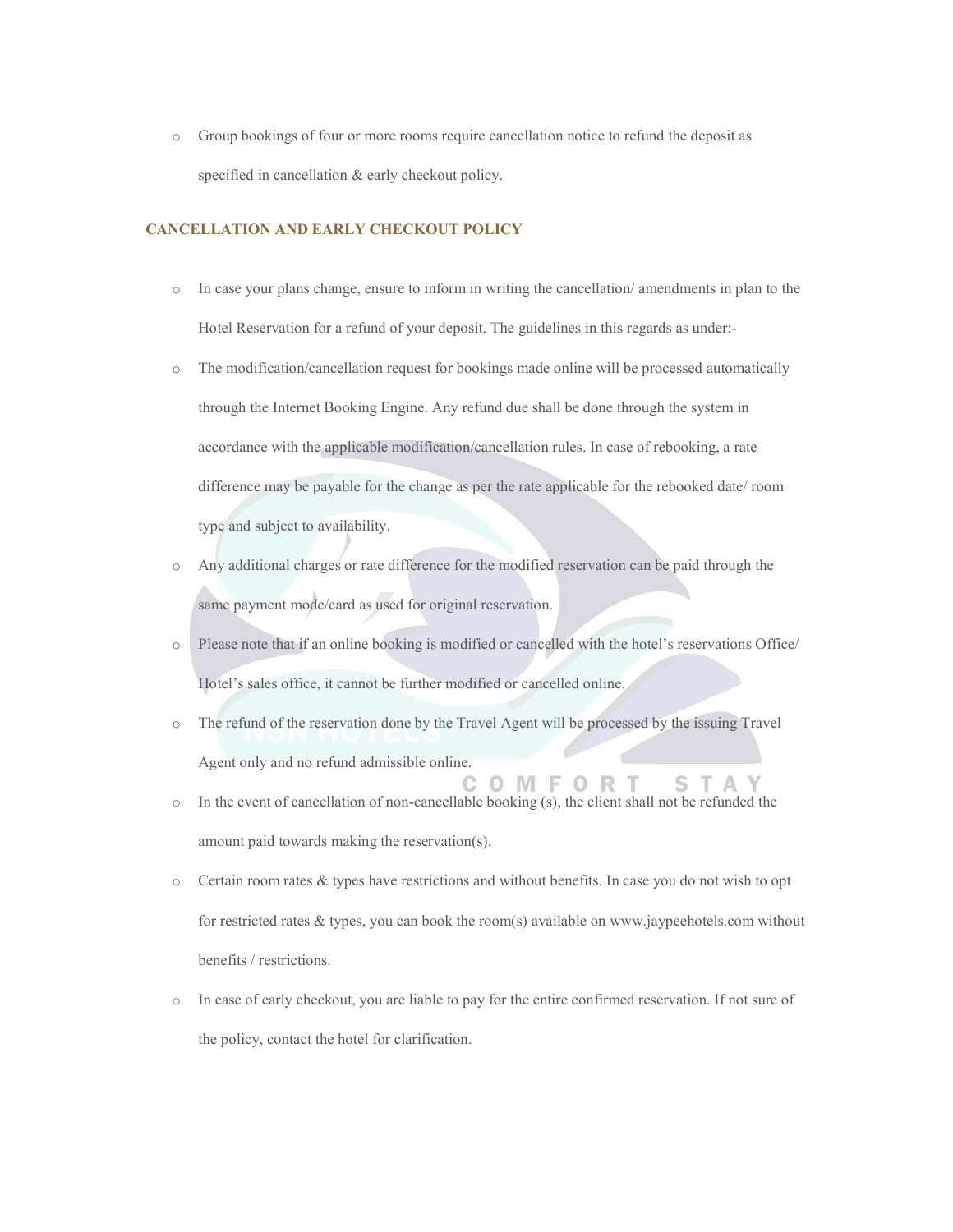o Please note for reservation of more than one room in that case all rooms are determined as

"reserved nights". For example, two (2) rooms reserved for four (4) nights would be (8) reserved

nights, hence to such (8) reserved nights applicable cancellation period is 72 hours.

## The cancellation applicable as under: -

All consents in respect of Tours/ Travel Service bookings

## □ Payments:

 For all the services contracted, certain advance payment should be hold the booking on confirmed basis & the balance amount can be paid either before your departure from your place or upon arrival in Hotel or Location but definitely before the commencement of the services Management personal hold the right to decide upon the amount to be paid as advance payment, based on the nature of the service & the time left for the commencement of the service. Apart from above in some cases like Special Train Journeys, hotels or resorts bookings during the peak season (X-Mas, New Year), full payment is required to be sent in advance. Booking Amount: 40% minimum.

 $\Box$  Full payment before check in.

• Package related extra service as per rule extra charge

□Mode of Payment:

Credit Crad/ Debit Card and other E transfer facilities

#### Cancellation Policy

In the event of cancellation of tour / travel services due to any avoidable / unavoidable reason's we must be notified of the same in writing. Cancellation charges will be effective from the date we receive advice in writing, and cancellation charges would be as follows:

COMFORT STAY

 $\rightarrow \Box$  45 days prior to arrival: Full refund

 $\rightarrow$  15 days prior to arrival: 5% of the Tour / service cost

 $\rightarrow$  07 days prior to arrival: 10% of the Tour/service cost

 $\rightarrow$   $\Box$  24 hours prior to arrival OR No Show: No Refund Note: Written cancellation will accept on all working days, except Sunday, Any cancellation sent on Sunday's will be considered on next working day (Monday). For the Holiday festival like a Holi,Diwali ,idd X-mas and new year period from 20 Dec to 05 Jan the payment is non-refundable. In case you cancel the trip after commencement, refund would be restricted to a limited amount only which too would depend on the amount that we would be able to recover from the hoteliers/ contractors we patronize. For unused hotel accommodation, charterea transportation  $\&$ missed meals etc. we do not bear any responsibility to refund.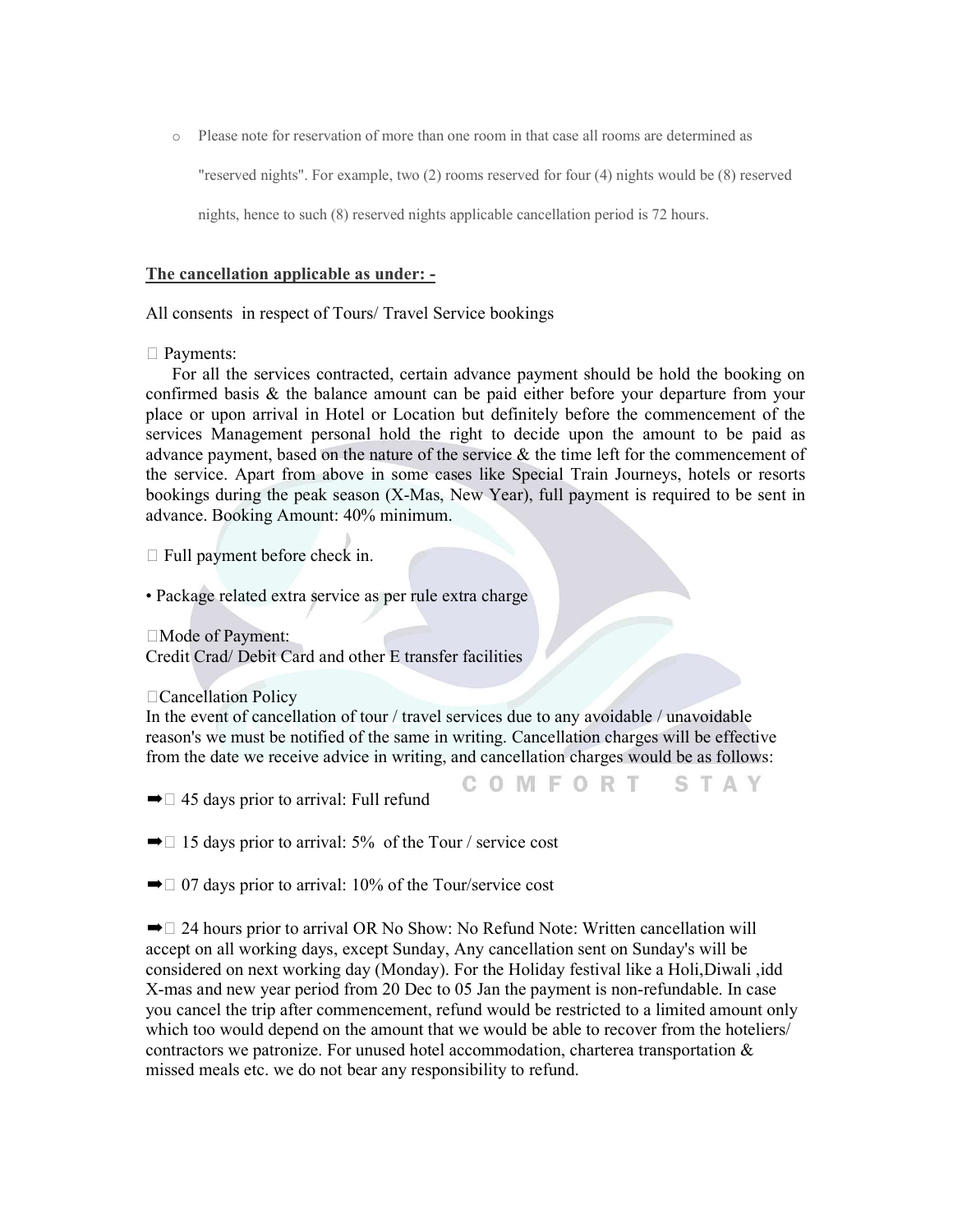#### $\Box$  Our Liabilities & Limitations:

 Please note that after the finalization of the Tour service Cost, if there are any Hike in entrance fees of monuments/museums, Taxes, fuel c or guide charges-by guideline rule as per below goasearchengine.com www.goasearchengine.comact only in the capacity of agent for the hotels, airline transporters, railways  $\&$  contractors providing other services  $\&$  all exchange orders, contracts  $\&$  tickets issued by us are issued subject to terms  $\&$  conditions under which the services are provided by them.

 All itineraries are sample itineraries, intended to give you a general idea of the likely schedule. Numerous factors such as weather, road conditions, the physical ability participants ete may dictate itinerary changes either before the tour or whole as the tall. We reserve the right to change any schedule in the interest of the trip participant safety, comfort & general well being Our rates are based on the prevailing rates as negotiated by us with the hotels, air, buses et Hotels and Airlines retain the right to modify the rates without notice. In case of such changes the rates quoted before the modification, can be changed by us according to the modifications by hotels or airlines. All hotel bookings are based on usual check in and check out time of the hotels until unless indicated in the itinerary We shall not be responsible for any delays & alterations in the programme or expenses incurred directly indirectly due to natural hazards, flight cancellations, accident, breakdown of machinery or equipment, breakdown of transport, weather, sickness, landslides, political closures or any untoward incidents, We shall not be responsible for any loss, injury or damage to person, property, or otherwise in connection with any accommodation, transportation or other services, resulting directly or indirectly from any act of GOD, dangers, fire, accident, breakdown in machinery or experience of the contract of the contract of the contract of the contract of the contract of the contract of the contract of the contract of the contract of the contract of the contract of the contract of the contract

# REFUND POLICY

- o On cancellation of refundable booking the refund processing will take time between two(2)-to four(4) weeks to show refund back on your credit card statement. Reasons for the specified processing time are based on billing cycle of your credit card company and processing time of the bank. The refund depends on numerous factors such as the hotel's cancellation policy, time of cancellation and processing fees etc. For more details refer to the cancellation policy mentioned above.
- In case the reservation is not confirmed, we will not charge you anything on your credit card and release the whole amount if any that was held on it immediately. Now after we do this, it will still take two(2) to four(4) weeks for the bank to process the refund and to show the refunded amount on your credit card.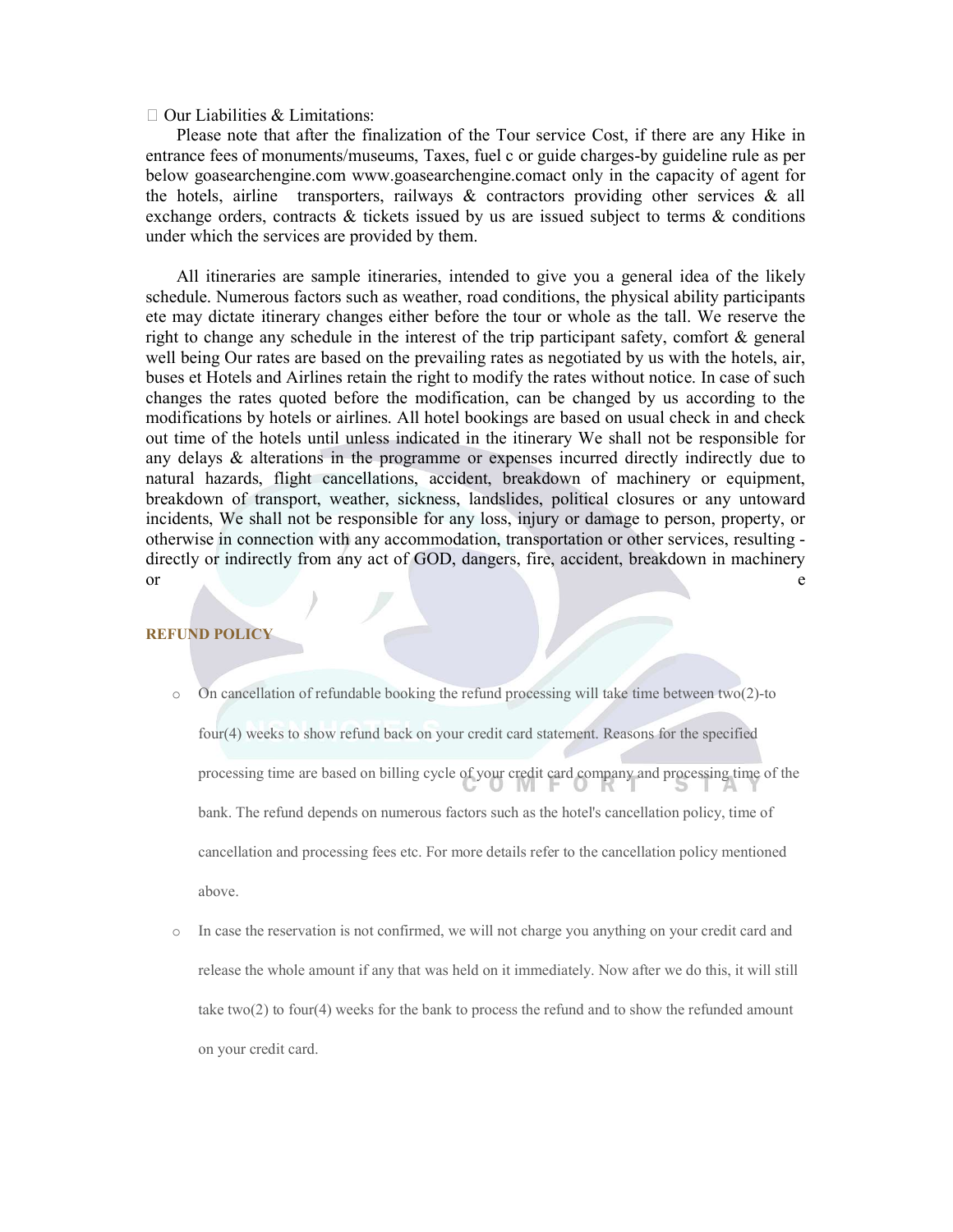## CHECK IN

- o Normal check in time is 12:00 PM. For late arrivals, please call for instructions on the procedure for arrival after 6 PM.
- o Check-out is at 11 Noon.
- o Early check-in and check-out is available by prior arrangement only i.e. subject to availability and prior intimation & confirmation only.

## MODIFICATION

o Any modification in the reservation is subject to availability at the time of making such a request.

# CHILDREN AND INFANTS

- o Child (up to 5 years) can stay free of charge with parents without extra bed.
- o Children between 5 years to 12 years of age will be charged extra.
- o Children above 12 years of age will be treated as young adults and the prevalent reservation

charges will be applicable and levied.

# NON-ARRIVAL TO THE HOTEL (NO SHOW)

o If you fail to arrive at the hotel on the arrival date the entire reservation will be cancelled

automatically by the hotels and will be charged for the entire reservation.

o If you fail to check in on the first date but still continue your travel plan to stay at the hotel, please, urgently, contact us to keep the room for you for the rest of the nights. Otherwise as mentioned above, the entire reservation will be auto-cancelled and no refund admissible.

COMFORT

S.

 $\triangle$ T